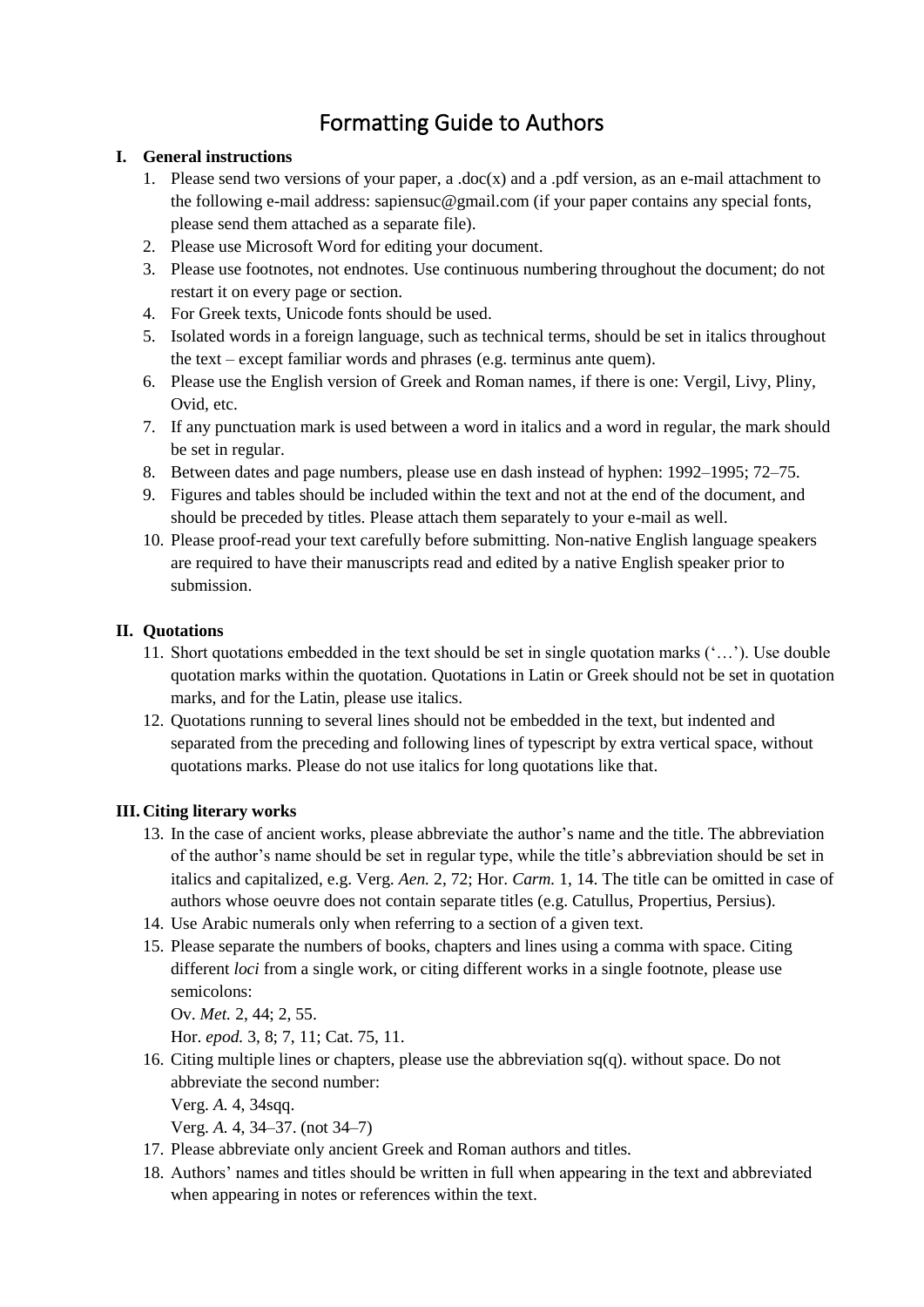- 19. In the main text and the footnotes, the titles of literary works should be set in italics.
- 20. Please give the citation of ancient works as follows: a) after the quotation, separated by a comma (pl. *permisere sequi*, Luc. 3,32), or b) before the quotation, separated by a colon (pl. Luc. 3,32: *permisere sequi*).

#### **IV. Footnotes and citations**

- 21. Footnote numbers in the text should follow both quotation marks and punctuation marks.
- 22. In-text citations should be used only for references to primary ancient sources.
- 23. The footnote always ends with a full stop (or question/exclamation mark).
- 24. In the footnotes, please use short citations, and give the full bibliographical citation in the bibliography at the end of your paper.
- 25. Short citation: the author's family name in small caps, followed by the year of publication, and relevant pages in parentheses, separated by a colon (and a space). Citing different pages from a single work, please use semicolons:

WEST (1981: 44–47) and SHORT (1970: 32; 44).

26. Citing more works of the same author from a single year, please distinguish them with a lowercase letter:

SHORT (1974a: 59) and SHORT (1974b: 115–131).

- 27. The short citation of encyclopaedias, editions and dictionaries should be the common abbreviation, if there is one, e.g. OLD (Oxford Latin Dictionary), LSJ (Liddell–Scott–Jones), RE (Pauly–Wissowa), FPL (Fragmenta Poetarum Latinorum), etc. If the work does not have a common abbreviation, the short citation should be the family name of the editor with "ed.": OLD (1997: 1335) and RICHARDSON ed. (2006: 322).
- 28. Citing a footnote, please give the number of the footnote after the page number as follows: WEST (1981: 44, n. 5).
- 29. In the footnotes, please always use small caps giving the name of a 'modern' scholar, e.g.: According to WEST (1981: 45), these lines…

# **V. Bibliography**

30. Manuscripts end with a list of all works cited, in alphabetical order by last name of first author. The complete citations should be preceded by the short forms used in the footnotes, separated by an equals sign with spaces on both sides:

KEANE 2006 = C. KEANE: *Figuring Genre in Roman Satire.* Oxford 2006.

- 31. Please cite the primary and secondary sources in two separate lists.
- 32. In the case of works with two or more authors, please use an en dash between the names, with spaces on both sides in the long form, but without spaces in the short form: MOTTO–CLARK 1965 = A. L. MOTTO – J. R. CLARK: *Per iter tenebricosum: The Mythos of Juvenal 3.* TAPhA 96 (1965) 267–276.
- 33. Sample references**:**

# **Books:**

- C. KEANE: *Figuring Genre in Roman Satire.* Oxford 2006.
- K. GARBER (Hrsg.): *Europäische Bukolik und Georgik* (Wege der Forschung 955). Darmstadt 1976.

#### **Chapters or other titled parts of a book by single author:**

W. S. ANDERSON: *Studies in Book One of Juvenal.* In: Essays on Roman Satire. Princeton 1982, 197–254.

#### **Chapters or other titled parts of a book by multiple authors:**